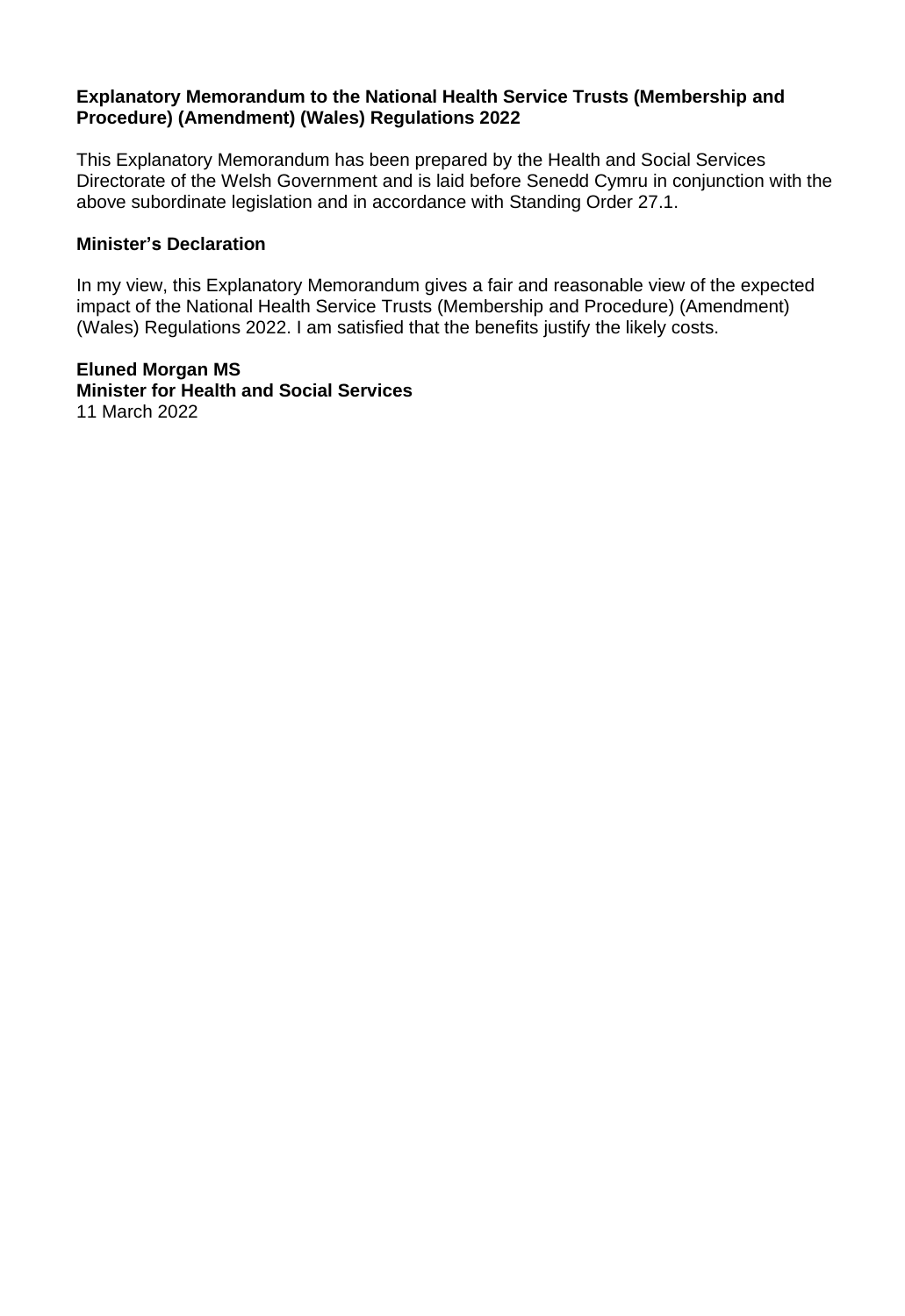# **PART 1**

# **1. Description**

- 1.1 These Regulations make provision for the role of a statutory vice-chair on the boards of directors of NHS Trusts in Wales ("NHS Trusts") as an additional non-executive director post, including with respect to their tenure of office (including termination and suspension), appointment, disqualification for appointment, eligibility for reappointment and their powers and role in the proceedings and committees of NHS Trusts.
- 1.2 These Regulations also make provision providing for a decrease in the maximum permitted number of non-executive directors (excluding the chair and vice-chair) from 7 to 6 in consequence of the additional of the statutory vice chair post and an increase in the maximum permitted number of executive directors of NHS Trusts from 5 to 6 (including the Chief Executive) in order to maintain the balance of non-executive to executive directors and to further strengthen the governance arrangements of each Trust.
- 1.3 Lastly, the Regulations amend the establishing legislation for the existing NHS Trusts, Velindre University National Health Service Trust ("Velindre"), Welsh Ambulance Service National Health Service Trust ("Welsh Ambulance Service Trust") and Public Health Wales National Health Service Trust ("Public Health Wales"), to provide that each Trust shall have a vice-chair on its board and to alter the number of directors on the board of each Trust.

# **2. Matters of special interest to the Legislation, Justice and Constitution Committee**

2.1 None.

# **3. Legislative background**

- 3.1 These Regulations amend the following statutory instruments which relate to the establishment, membership and procedures of NHS Trusts:
	- •the National Health Service Trusts (Membership and Procedure) Regulations 1990 SI 1990/2024;
	- •the Velindre National Health Service Trust (Establishment) Order 1993 SI 1993/2838;
	- •the Welsh Ambulance Services National Health Service Trust (Establishment) Order 1998 SI 1998/678;
	- •the Public Health Wales National Health Service Trust (Establishment) Order 2009 SI 2009/2058 (W. 177); and
	- •the Public Health Wales National Health Service Trust (Membership and Procedure) Regulations 2001 SI 2009/1385 (W. 141).
- 3.2 Paragraph 4 of Schedule 3 to the National Health Service (Wales) Act 2006 ("the 2006 Act") gives the Welsh Ministers the power to make regulations with respect to the membership and procedures of NHS trusts.
- 3.3 Paragraph 4 of Schedule 3 to the 2006 Act was amended by section 24 of the Health and Social Care (Quality and Engagement) (Wales) Act 2020 ("the 2020 Act") to allow the Welsh Ministers to make regulations about the qualifications for and the tenure of office of vice-chairs of NHS Trusts (including the circumstances in which they cease to hold office, or may be removed or suspended). The amendment was made in connection with an amendment to paragraph 2 of Schedule 3 to the 2006 Act which enables the Welsh Ministers, if they consider it appropriate, to appoint a vice-chair to the board of NHS Trusts.
- 3.4 These Regulations are being made under the negative procedure.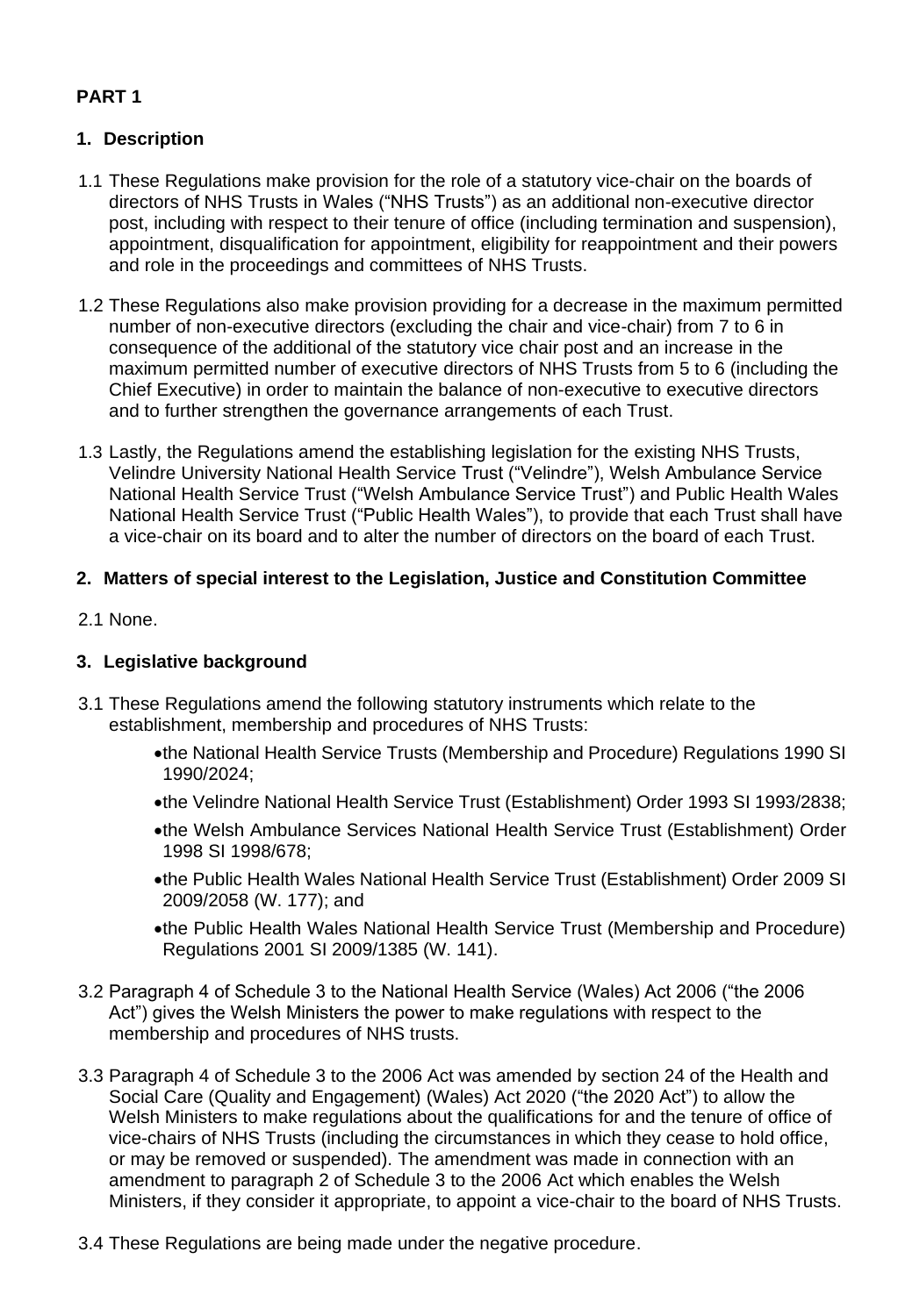# **4. Purpose and intended effect of the legislation**

- 4.1 Section 24 of the Health and Social Care (Quality and Engagement) (Wales) Act 2020 amends the 2006 Act to provide Welsh Ministers with the power to appoint a statutory vicechair to NHS Trusts established under the 2006 Act (which includes Public Health Wales, the Welsh Ambulance Service Trust and Velindre) if they consider it appropriate.
- 4.2 The powers were taken in order to strengthen the quality and governance arrangements within NHS Trusts by introducing a formal statutory vice-chair role for each Trust, as opposed to the current non-statutory vice-chair role which is filled by an existing nonexecutive director of each Trust. The aim is to standardise and clarify the roles and responsibilities of chair and vice-chair arrangements across these NHS organisations; strengthening leadership and therefore deliver as part of the commitment to improvement in quality service standards and patient experience.
- 4.3 The Welsh Government believes it is important to maintain a balance in the number of nonexecutive directors (Independent Members) and executive directors on a board, with the majority number made up of Independent Members. Therefore in order to maintain this balance on the boards of NHS Trusts, the Regulations include:
	- A requirement for an independent statutory vice-chair as an additional non-executive director post for Velindre, Public Health Wales and the Welsh Ambulance Service Trust.
	- A reduction in the maximum permitted number of non-executive directors on the boards of all NHS trusts, excluding the chair and vice-chair, from 7 to 6 in consequence of the additional statutory vice-chair post;
	- An increase in the maximum permitted number of executive directors on the boards of all NHS Trusts from 5 to 6;
	- A reduction in the actual number of non-executive directors on the board of the Welsh Ambulance Service Trust, in addition to the chair and vice-chair, from 7 to 6. As the Welsh Ambulance Service Trust currently has 7 non-executive directors (in addition to the chair), in comparison with Velindre and Public Health Wales which have only 6 nonexecutive directors (in addition to the chair), in order for the composition of the boards of the 3 NHS Trusts to be consistent, with the agreement of the Welsh Ambulance Services Trust, the number of non-executive directors of the Welsh Ambulance Service Trust will be reduced to ensure that the boards of all 3 NHS Trusts shall have 6 nonexecutive members, in addition to the chair and vice-chair;
	- An increase in the actual number of executive directors on the boards of Velindre, Public Health Wales and the Welsh Ambulance Service Trust, from 5 to 6.
- 4.4 At present all 3 NHS Trusts have a non-statutory vice-chair drawn from among their existing non-executive directors. However, this creates inequities, including an increase in time commitments for those taking on the role, with local approaches developing regarding remuneration for the additional responsibility and time commitment. By providing for a separate statutory vice-chair role, these inequities can be removed.
- 4.5 Creating a position where the time commitment is clear at appointment may also widen the pool of individuals able to undertake the role. The existing arrangements require the vicechair to be appointed from an existing cohort of non-executive directors, all of whom will have applied for a role requiring a lesser time commitment. It is therefore likely some individuals who have the required skills and interest in undertaking the role are not able step forward due to other time commitments outside of the Trust.
- 4.6 The existing arrangements also appoints individuals based on their skills and experience to fulfil the role of a non-executive director. These may be different to those required of a vice-chair-- with responsibilities as outlined in paragraph 11 above. The appointment of a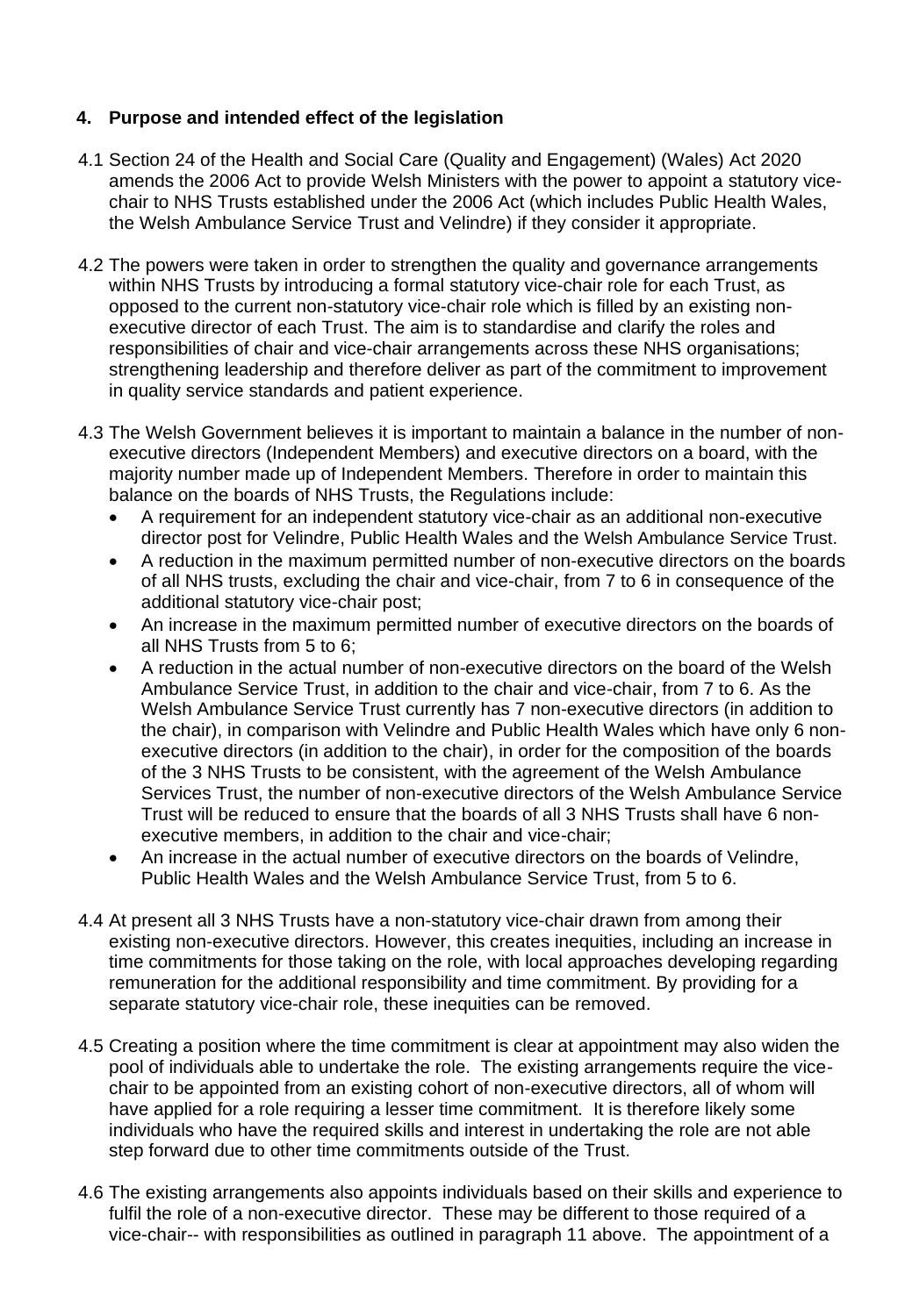statutory vice-chair as an additional and separate non-executive director will allow for appointment of individuals with the appropriate skills and experience to fulfil this role.

### **Risks if this legislation is not made**

4.7 By doing nothing the inequities outlined above would continue and may have a potential negative impact on the individual undertaking the role and other non-executive members.

# **Improving outcomes for disadvantaged or excluded sections of society**

- 4.8 The Equality Act 2010 requires public organisations and bodies to actively consider the impact of the decisions they make on the need to eliminate discrimination and advance equality of opportunity. It also requires Local Health Boards, NHS Trusts and local authorities to consider how they can positively contribute to a fairer society through promoting equality in their day to day activities.
- 4.9 The role of statutory vice-chair will increase potential leadership capacity to support and contribute to the wider board's approach to equality and improving outcomes for disadvantaged or excluded sections of society through the addition of an additional leadership post on the boards of all 3 NHS Trusts.

# **5. Consultation**

- 5.1 The Welsh Government's proposals regarding the statutory vice-chair role were first consulted on as part of the Green Paper: Our Health, Our Health Service, between July and November 2015. The Green Paper explored whether legislation could help efforts to further improve the health service in Wales. To do this, the paper asked people to share their views on issues relating to the quality of health services and its governance and functions, including the arrangements for vice-chairs of NHS Trusts.
- 5.2 Overall, 170 written responses to the Green Paper were received<sup>1</sup>. A report summarising the outcome of the consultation was published in February 2016.
- 5.3 Following consideration of the responses, the Welsh Government included a proposal for a statutory vice-chair position on the boards of NHS Trusts, in the White Paper: Services Fit for the Future, Quality and Governance in Health and Care in Wales, which was published for consultation between 28 June and 29 September 2017. A total of 336 responses to the White Paper were received.
- 5.4 Additionally, the Welsh Government presented at a number of stakeholder meetings before and during the consultation period, and held a number of events between 18 and 28 September 2017 at various venues across Wales which attracted approximately 100 people in total. These events were attended by a number of groups who are traditionally under-represented in consultations including people with learning disabilities and their carers, young people, older people, and BAME participants.
- 5.5 A consultation summary report was published in February 2018.<sup>2</sup>

<sup>&</sup>lt;sup>1</sup> Welsh Government. Consultation – summary of responses - Our Health, Our Health Services Green Paper [Internet]. Welsh Government; 2016. Available from: [https://gov.wales/sites/default/files/consultations/2018-](https://gov.wales/sites/default/files/consultations/2018-01/160222greenpapersummaryresponsesen.pdf) [01/160222greenpapersummaryresponsesen.pdf](https://gov.wales/sites/default/files/consultations/2018-01/160222greenpapersummaryresponsesen.pdf)

<sup>2</sup> Welsh Government. Consultation – summary of responses - Services Fit for the Future [Internet]. Welsh Government; 2018. Available from: [https://gov.wales/sites/default/files/consultations/2018-02/180226summary-of](https://gov.wales/sites/default/files/consultations/2018-02/180226summary-of-responses.pdf)[responses.pdf](https://gov.wales/sites/default/files/consultations/2018-02/180226summary-of-responses.pdf)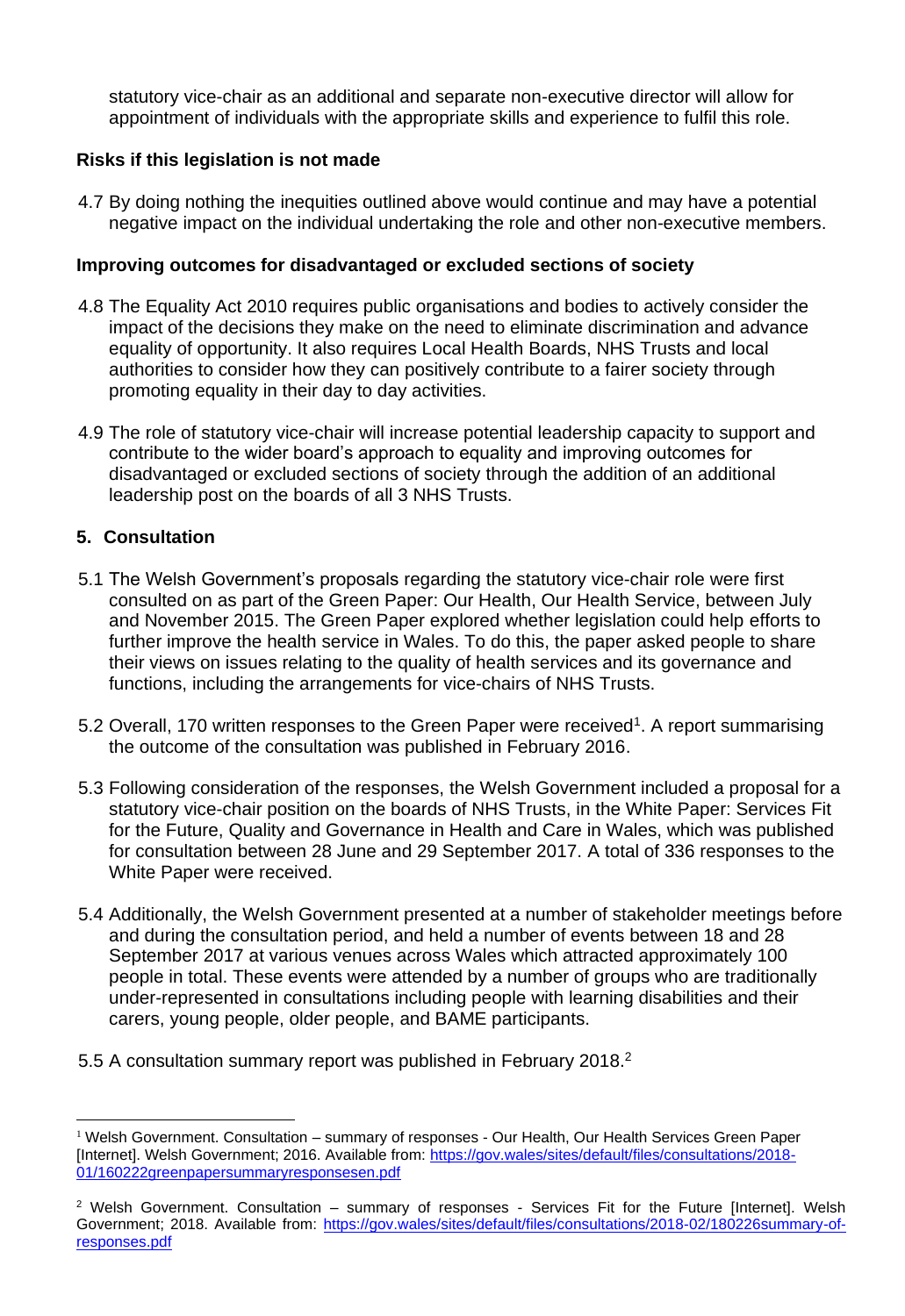- 5.6 Responses to the NHS Trusts vice-chair proposal were generally in favour of the proposal. The NHS Trusts specifically stated both in response to the White Paper and in evidence to the Senedd Committees during the passage of the UK Health and Social Care Bill that they were in favour of the vice-chair position being an additional non-executive statutory public appointment and have confirmed in subsequent discussions that this remains their favoured position. The Welsh Ambulance Service Trust already has an additional nonexecutive director in comparison with Velindre and Public Health Wales. In discussion with the Welsh Ambulance Services Trust, given the Trust currently has 7 non-executive directors (not including the chair) – one of which undertakes the non-statutory vice-chair role, they were of the view that their board size would be effective with a reduction in their non-executive director number set against the addition of the new statutory vice-chair role. This adjustment by the Welsh Ambulance Services Trust would mean the boards of the 3 NHS Trusts would be consistent in number. The 3 NHS Trusts have agreed this approach.
- 5.7 As part of those discussions, the NHS Trusts also requested an increase in executive director numbers from 5 to 6 to increase capacity and capability and support better delivery. This was also agreed in order to maintain a balance in the number of nonexecutive directors and executive directors on the boards.
- 5.8 Thus provision to give the Welsh Ministers the power to appoint a statutory vice-chair to NHS Trusts, if they consider it appropriate, was included in Section 24 of the 2020 Act.
- 5.9 Welsh Government has discussed the implementation of the vice-chair role with all three NHS Trusts and has received confirmation that the implementation of the role as an additional non-executive director (except in the case of the Welsh Ambulance Service Trust – see para 5.6 above), along with the increase in the number of executive directors, is welcomed.

### **6. Regulatory Impact Assessment (RIA)**

6.1 A Regulatory Impact Assessment on the policy proposal to enable the Welsh Ministers to appoint a statutory vice-chair to NHS Trusts was completed for the 2020 Act. $3$  This has been reviewed and updated where necessary during the development of these Regulations and is presented in Part 2, below.

[https://gov.wales/sites/default/files/publications/2020-06/health-and-social-care-quality-and-engagement-wales](https://gov.wales/sites/default/files/publications/2020-06/health-and-social-care-quality-and-engagement-wales-act-explanatory-memorandum.pdf)[act-explanatory-memorandum.pdf](https://gov.wales/sites/default/files/publications/2020-06/health-and-social-care-quality-and-engagement-wales-act-explanatory-memorandum.pdf)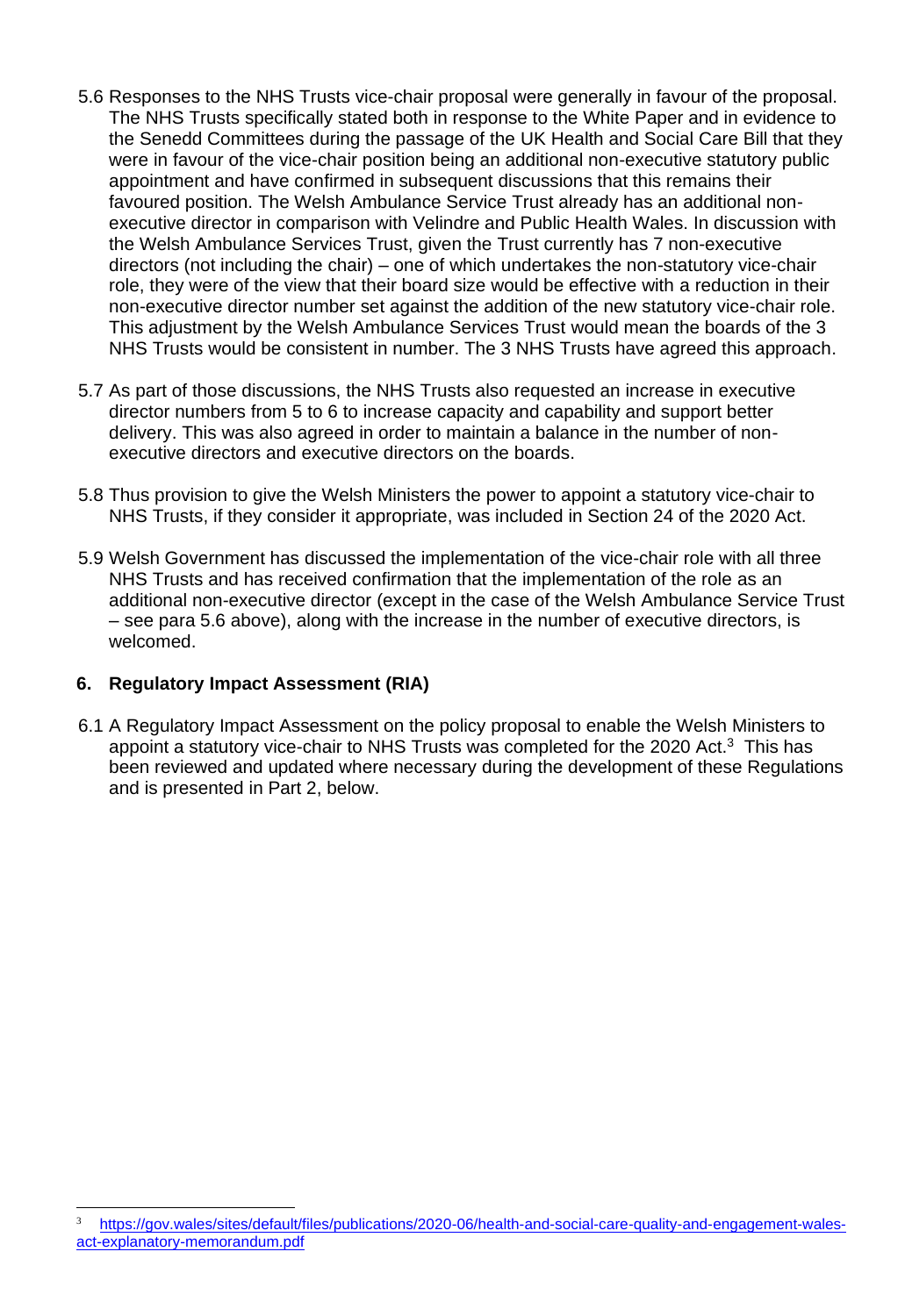# **PART 2 – REGULATORY IMPACT ASSESSMENT**

# **7. Options**

- 7.1 Two policy options have been identified and explored in the development of these Regulations:
	- **Option 1:** Do nothing;
	- **Option 2:** Introduce these Regulations to make provision relating to a new statutory vicechair role on the boards of NHS Trusts and to increase the number of executive directors.

# **Option 1 - Do Nothing**

### **Description**

7.2 This option would involve not making regulations under section 203(9) and (10) of, and paragraph 4 of Schedule 3 (as amended by section 24 of the Health and Social Care (Quality and Engagement) (Wales) Act 2020) to, the National Health Service (Wales) Act 2006 ("the 2006 Act") and the continuation of the existing position under which NHS Trusts have the power to appoint a non-statutory vice-chair from the existing non-executive directors on the Board to allow the proceedings of the Trust to be conducted in the absence of the chair.

#### **Costs**

7.3 There are no new or additional costs attached to this option.

#### **Benefits**

- 7.4 Doing nothing would change nothing. Currently NHS Trusts have the power to appoint a non-statutory vice-chair from amongst the existing non-executive directors, but this results in an increase in nominal time commitments on an existing non-executive director. By doing nothing this would continue and may negatively impact on the non-executive director undertaking the role as well as undermine the benefits of a having a separate vice-chair.
- 7.5 Doing nothing would not involve additional costs, but would not achieve any of the benefits of Option 2.

#### **Option 2 – Make Regulations to provide for the role of statutory vice-chair on the boards of NHS Trusts (as an additional non-executive director post) , to decrease the number of non-executive directors (excluding the chair and vice-chair) and increase the number of executive directors**

### **Description**

- 7.6 This option involves the making of regulations which make provision providing for the statutory vice-chair position on the boards of the 3 NHS Trusts (Velindre, Public Health Wales and the Welsh Ambulance Service Trust). This option also alters the maximum number of permitted directors on the boards of NHS trusts, in accordance with the changes set out at paragraph 9 of the Explanatory Memorandum.
- 7.7 As set out in paragraph 5.6 above, the Welsh Ambulance Services Trust currently has 7 non-executive directors, in addition to the chair and vice-chair, compared to Velindre and Public Health Wales which only have 6. Consequently, these regulations also provide for a reduction in the number of non-executive directors of the Welsh Ambulance Service Trust, in addition to the chair and vice-chair, from 7 to 6. This means that, set against the addition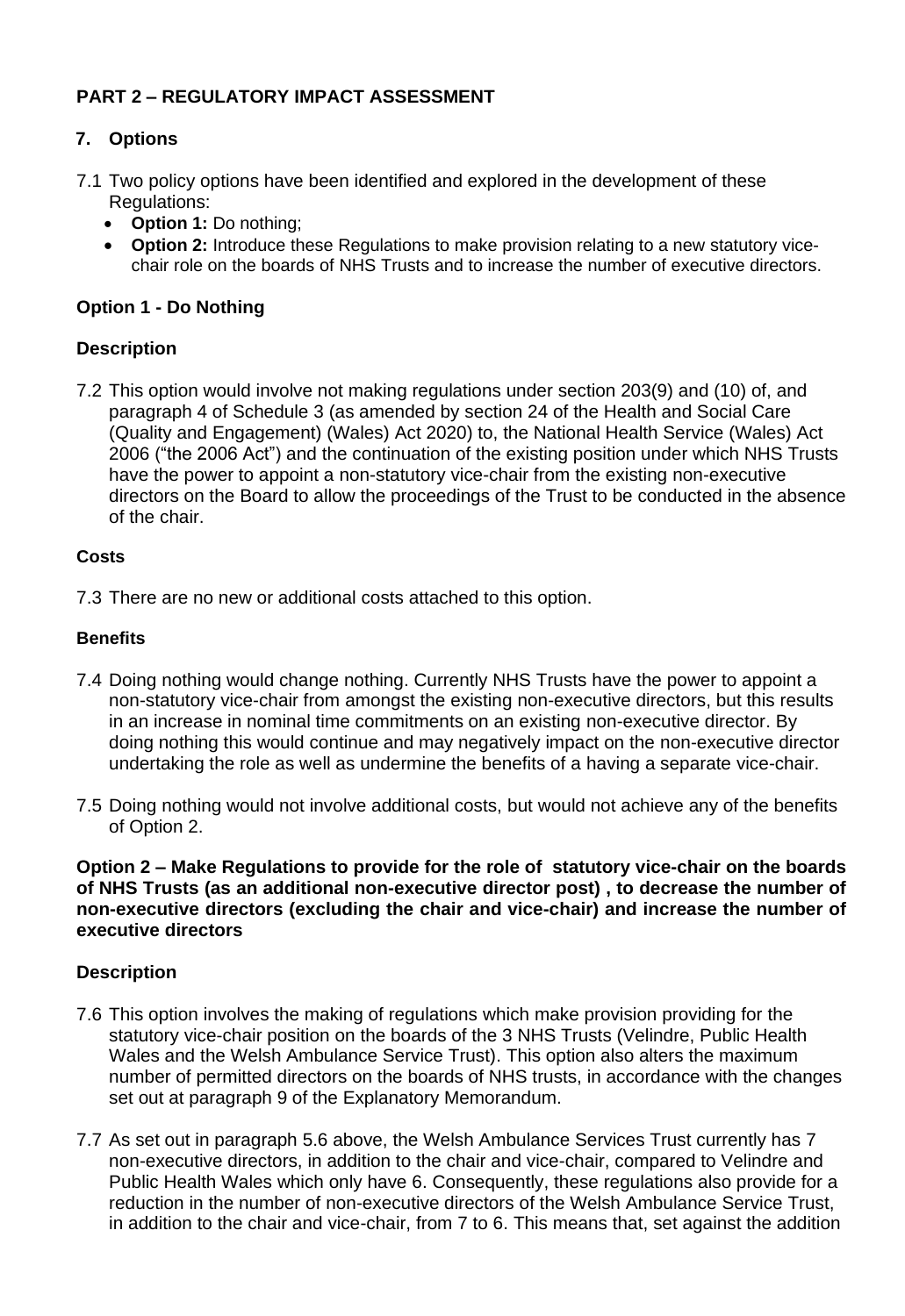of the statutory vice-chair role, each board of the 3 NHS Trusts will have 6 non-executive members, excluding the chair and vice-chair.

7.8 The option also increases the number of executive directors of all 3 NHS Trusts from 5 to 6 (including the Chief Executive) in order to maintain the balance between non-executive and executive director board member numbers.

# **Costs**

7.9 There are increased costs to the NHS Trusts and to the Welsh Government from this option and are described below and set out in the summary table below.

### **Costs to NHS Trusts**

#### **Vice-Chair Remuneration**

- 7.10 All costs with regard to the remuneration of vice-chairs will be met by the NHS Trusts.
- 7.11 Remuneration rates for the board members of NHS Trusts are determined by the Welsh Ministers in accordance with paragraph 11 of Schedule 3 to the 2006 Act. The current remuneration rates for vice-chairs on Local Health Boards in Wales are banded, providing rates between £34,788-56,316 for a time commitment of 13 days per month. Members are regarded as holders of an office for tax and National Insurance purposes. All remuneration relating to the appointment is taxable and Pay As You Earn (PAYE) in respect of income tax and National Insurance Contributions will be deducted at source. The appointment is non-pensionable.
- 7.12 Currently, the NHS Trusts chair and non-executive directors receive Band 2 level remuneration. In a vice-chair role this would be expected to be £30 – 35k per annum.
- 7.13 Responses to the consultation from NHS Trusts suggested a nominal time commitment of 8 days for vice-chairs of NHS Trusts, with remuneration paid on a pro-rata basis. At band 2, this would result in remuneration of approximately £18,461. However, it is envisaged that NHS Trusts will be provided with the option of recruiting up to a time commitment of 13 days in order to provide flexibility, when necessary, to balance resources against contemporary requirements of the NHS Trust.
- 7.14 Thus new and recurring costs to Velindre and Public Health Wales could fluctuate between approximately £18,500 and £35,000 per annum for each NHS Trust, according to the nominal time commitment.
- 7.15 The new and recurring cost to the Welsh Ambulance Service Trust of the statutory vicechair will be lower as the vice-chair role at the Welsh Ambulance Service Trust is being created without an increase in the existing number of non-executive directors. Thus the cost to the Welsh Ambulance Services Trust will be the uplift in salary from a standard non-executive director role to a vice-chair Role. The non-executive director role at WAST is currently £9,360 per annum. Thus depending on the days worked (assuming a nominal time commitment of 8 to 13 days), the new and recurring cost to the Trust would fluctuate between approximately £9000 and £25,500 per annum.
- 7.16 Thus across all three Trusts the new and recurring costs of the statutory vice-chair role would range from £46,000 to £95,500 per annum.

### **Remuneration of an additional Executive Director on the NHS Trust Board**

7.17 All costs with regard to the remuneration of additional executive directors will be met by the NHS Trusts.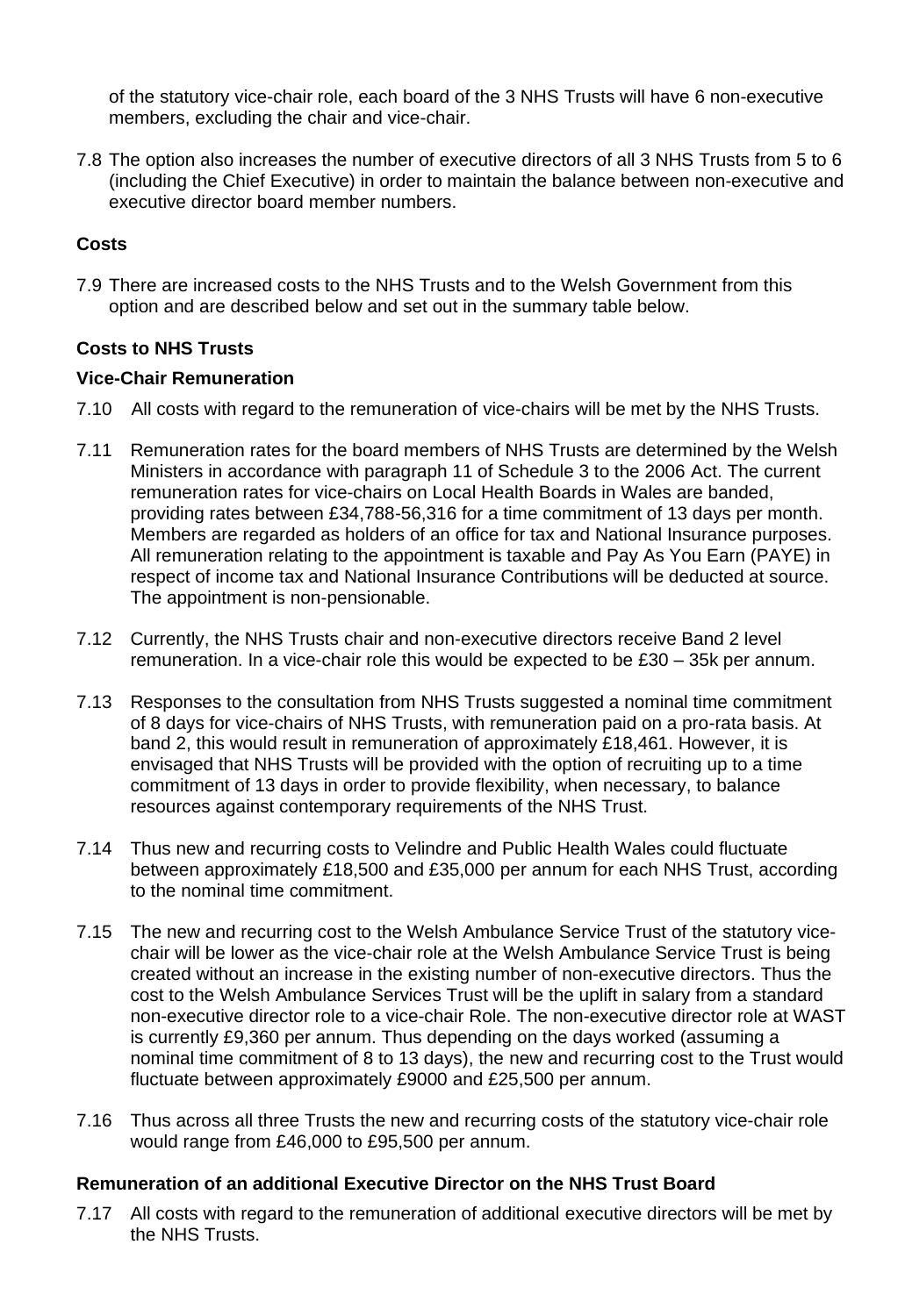7.18 Senior individuals who hold the position of a director within an NHS Trust are remunerated in accordance with their role and responsibilities. Not all directors are 'executive directors' of the Trust, and appointing an existing director to an executive director position will result an uplift in responsibility. The costs are estimated to be £6,500 to £26,000 per Trust per annum (depending on job evaluation and uplift in responsibility), including National Insurance and pension. Any additional costs resulting from any additional executive directors will be met by the NHS Trusts.

### **Costs to Welsh Government**

- 7.19 The cost of the public appointments process for the recruitment of statutory vice-chairs to the NHS Trusts will be met by the Welsh Government.
- 7.20 The appointment process for the statutory vice-chair is estimated to cost £2,000. This cost includes consideration of additional publicity requirements with the increased focus on diversity. The vice-chair would be expected to be appointed for a 4 year term, with the process thus costing an average £250 to £500/annum. The costs would be a recurring additional cost for the Welsh Government.
- 7.21 For the purposes of the summary table below, the appointment costs for all three NHS Trusts have been allocated to years 2022/23 and it has been assumed that all vicechairs will serve a four year term with a new round of appointments four years later.

# **Benefits**

- 7.22 In recent years, the role and function of the vice-chair has been viewed by NHS Boards and by Welsh Ministers as a valuable role and a necessary requirement. Changes in the external environment mean that vice-chairs are being called on routinely to participate in collaborative and partnership based activities on an all-Wales basis. This was highlighted by the service responses received at Green Paper4 and White Paper**Error! Bookmark not defined.** consultations on the then Health and Social Care (Quality and Engagement) (Wales) Bill. The currently nominated non-statutory vice-chairs of NHS Trusts are also being asked more often to deputise for the chair, whose role has similarly expanded, as the Trusts have become more integrated within the wider NHS.
- 7.23 The benefits of a statutory public appointed vice-chair position on a Board have been demonstrated in respect of Local Health Boards (LHBs) where vice-chairs have specific roles and responsibilities beyond that of deputising in the chair's absence, for example by:
	- Providing strong, effective and visible leadership, across primary care, community care and mental health services, internally through the board and committees, and externally through connections with a wide range of stakeholders;
	- Playing a full and active role in the governance of an organisation, providing opinion and challenge and support to the board on key issues;
	- Contributing to the work of the board based upon independence, past experience and knowledge, and ability to stand back from operational management;
	- Contributing and accepting corporate decisions to ensure a joined up, robust and transparent decision making process by the board;
	- Further strengthening the Independent Membership capability and act as sounding board for the chair.

<sup>4</sup> Welsh Government. Green Paper: Our Health, Our Health Service [Internet]. Welsh Government; 2015.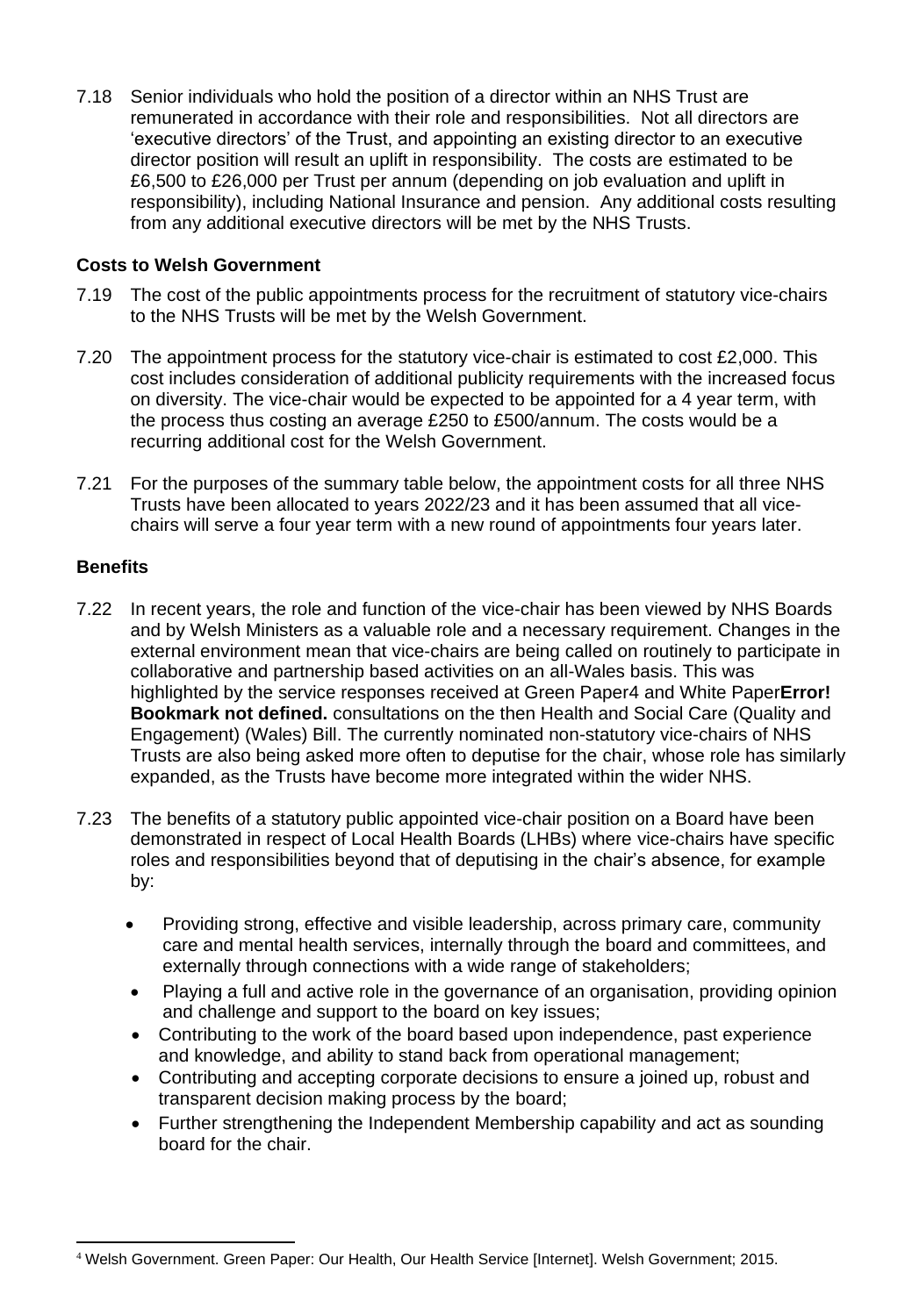- 7.24 The creation of the statutory vice-chair role also ensures additional capacity is provided and for the benefits of a vice-chair role to be fully realised.
- 7.25 Appointment to a position with a defined role and greater time commitment may lead to widening the application pool and greater numbers of candidates, with Ministers able to clarify a different and more appropriate skill set within the job description.
- 7.26 Providing for an additional non-executive director position will help to ensure the balance and resilience amongst the non-executive director make-up. It is recognised, as a key principle of effective governance, that there should be more non-executive directors than executive directors on a Board and this balance can be upset if there are delays in recruiting to an non-executive director position or an non-executive director is absent for other reasons such as ill health. The increase in executive director numbers from 5 to 6 will also increase capacity and capability and support better delivery. This has been discussed with all three NHS Trusts and welcomed by all three.
- 7.27 The balance of non-executive directors to executive directors on the Board would then be 8 non-executive directors (including the chair and vice-chair) to 6 executive directors compared to the position of 8 non-executive directors (including the chair and vice-chair) to 5 executive directors which would be the position if we created a statutory vice-chair role without an increase in executive directors.

### **SUMMARY AND PREFERRED OPTION**

- 7.28 Option 2 is the preferred option involving the making of regulations which will enable a statutory vice-chair post on NHS Trusts and in addition increase the number of executive directors of NHS Trusts. This will ensure the benefits to the NHS Trusts including increased capacity, board strengthening, greater integration with other organisations as set out under Option 2, above. The improved governance arrangements for NHS Trusts will lead to efficiencies in leadership, with a view to impacting positively on service quality standards and improvements for patient experience.
- 7.29 The table below contains a summary of the preceding analysis and cost estimates together to show the cost to the different parties of the Regulations as a whole:

| <b>Costs</b>         | 2022/23    | 2023/24   | 2024/25   | 2025/26   | 2026/27   | 2027/28   | 2028/29   | 2029/30   |
|----------------------|------------|-----------|-----------|-----------|-----------|-----------|-----------|-----------|
| <b>NHS Trusts</b>    |            |           |           |           |           |           |           |           |
| Wales                | £9,000-    | £9,000-   | £9,000-   | £9,000-   | £9,000-   | £9,000-   | £9,000-   | £9,000-   |
| Ambulance            | 25,500     | 25,500    | 25,500    | 25,500    | 25,500    | 25,500    | 25,500    | 25,500    |
| <b>Service Trust</b> |            |           |           |           |           |           |           |           |
| Vice Chair           |            |           |           |           |           |           |           |           |
| remuneration         |            |           |           |           |           |           |           |           |
| Wales                | £6,500 $-$ | £6,500 -  | £6,500 -  | £6,500 -  | £6,500 -  | £6,500 -  | £6,500 -  | £6,500 -  |
| Ambulance            | £26,000    | £26,000   | £26,000   | £26,000   | £26,000   | £26,000   | £26,000   | £26,000   |
| <b>Service Trust</b> |            |           |           |           |           |           |           |           |
| Executive            |            |           |           |           |           |           |           |           |
| Director             |            |           |           |           |           |           |           |           |
| remuneration         |            |           |           |           |           |           |           |           |
| <b>Public Health</b> | £18,500 -  | £18,500   | £18,500   | £18,500   | £18,500   | £18,500   | £18,500   | £18,500   |
| Wales Vice           | 35,000     | $-35,000$ | $-35,000$ | $-35,000$ | $-35,000$ | $-35,000$ | $-35,000$ | $-35,000$ |
| Chair                |            |           |           |           |           |           |           |           |
| remuneration         |            |           |           |           |           |           |           |           |
| Public Health        | £6,500 -   | £6,500 -  | £6,500 -  | £6,500 -  | £6,500 -  | £6,500 -  | £6,500 -  | £6,500 -  |
| Wales                | £26,000    | £26,000   | £26,000   | £26,000   | £26,000   | £26,000   | £26,000   | £26,000   |
| Executive            |            |           |           |           |           |           |           |           |
| Director             |            |           |           |           |           |           |           |           |
| remuneration         |            |           |           |           |           |           |           |           |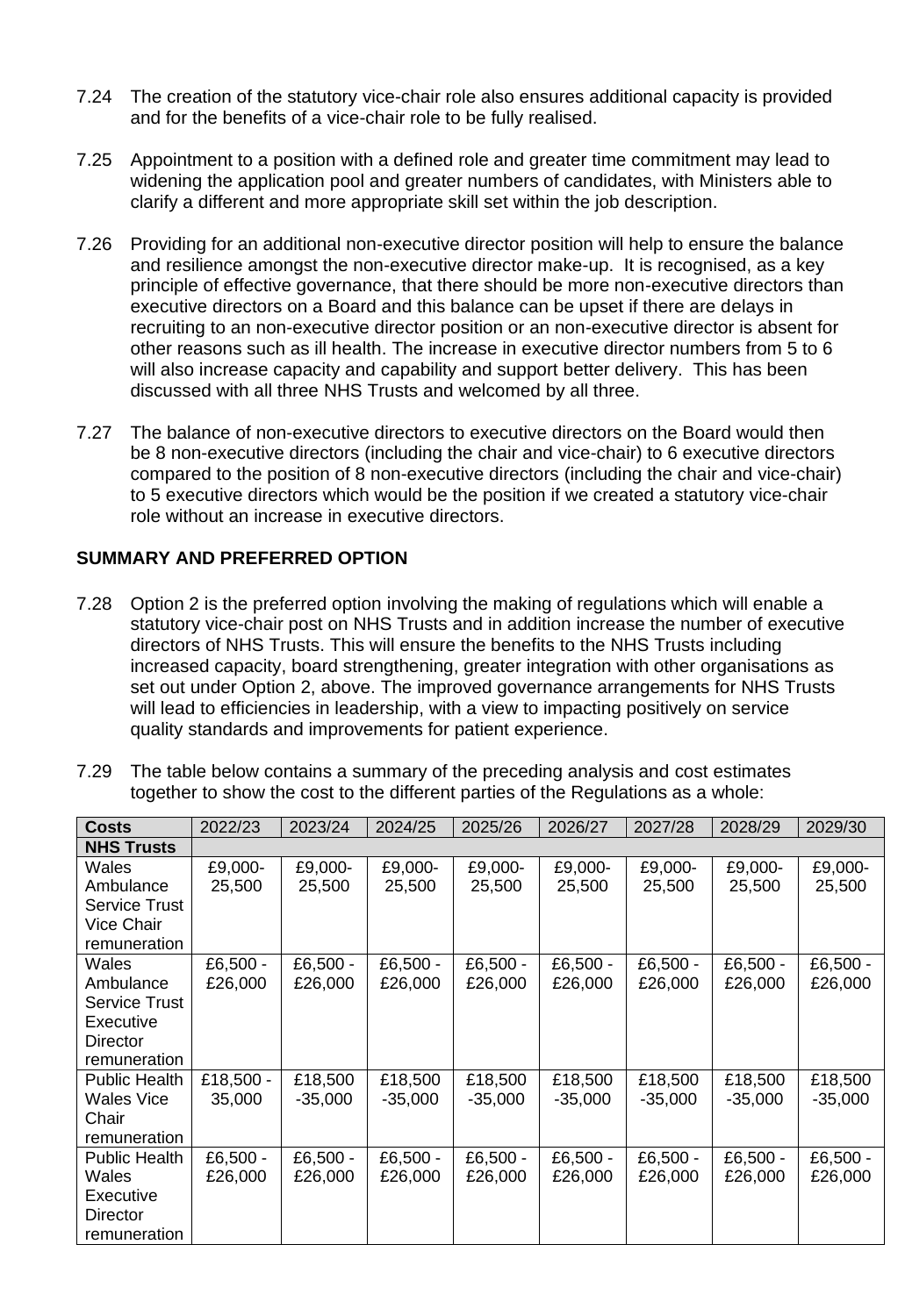| Velindre Vice      | £18,500 - | £18,500    | £18,500    | £18,500    | £18,500    | £18,500    | £18,500    | £18,500   |
|--------------------|-----------|------------|------------|------------|------------|------------|------------|-----------|
| Chair              | 35,000    | $-35,000$  | $-35,000$  | $-35,000$  | $-35,000$  | $-35,000$  | $-35,000$  | $-35,000$ |
| renumeration       |           |            |            |            |            |            |            |           |
| Velindre           | £6,500 -  | £6,500 $-$ | £6,500 $-$ | £6,500 $-$ | £6,500 $-$ | £6,500 $-$ | £6,500 $-$ | £6,500 -  |
| Executive          | £26,000   | £26,000    | £26,000    | £26,000    | £26,000    | £26,000    | £2,6000    | £2,6000   |
| <b>Director</b>    |           |            |            |            |            |            |            |           |
| renumeration       |           |            |            |            |            |            |            |           |
| Public             | £6,000    |            |            |            | £6,000     |            |            |           |
| Appointment        |           |            |            |            |            |            |            |           |
| <b>Process</b>     |           |            |            |            |            |            |            |           |
| <b>Total NHS</b>   | £65,500-  | £65,500-   | £65,500-   | £65,500-   | £65,500-   | £65,500-   | £65,500-   | £65,500-  |
| <b>Trusts</b>      | £173,500  | £173,500   | £173,500   | £173,500   | £173,500   | £173,500   | £173,500   | £173,500  |
| <b>Total Welsh</b> | £6,000    |            |            |            | £6,000     |            |            |           |
| <b>Government</b>  |           |            |            |            |            |            |            |           |
| Total-             | £71,500   | £65,500    | £65,500    | £65,500    | £71,500    | £65,500    | £65,500    | £65,500   |
| <b>Minimum</b>     |           |            |            |            |            |            |            |           |
| Total -            | £179,500  | £173,500   | £173,500   | £173,500   | £179,500   | £173,500   | £173,500   | £173,500  |
| <b>Maximum</b>     |           |            |            |            |            |            |            |           |

7.30 The total costs to NHS Trusts and the Welsh Government, over an 8 year period from 2022-23 to 2029-30 range between £536,000 and 1.4 million.